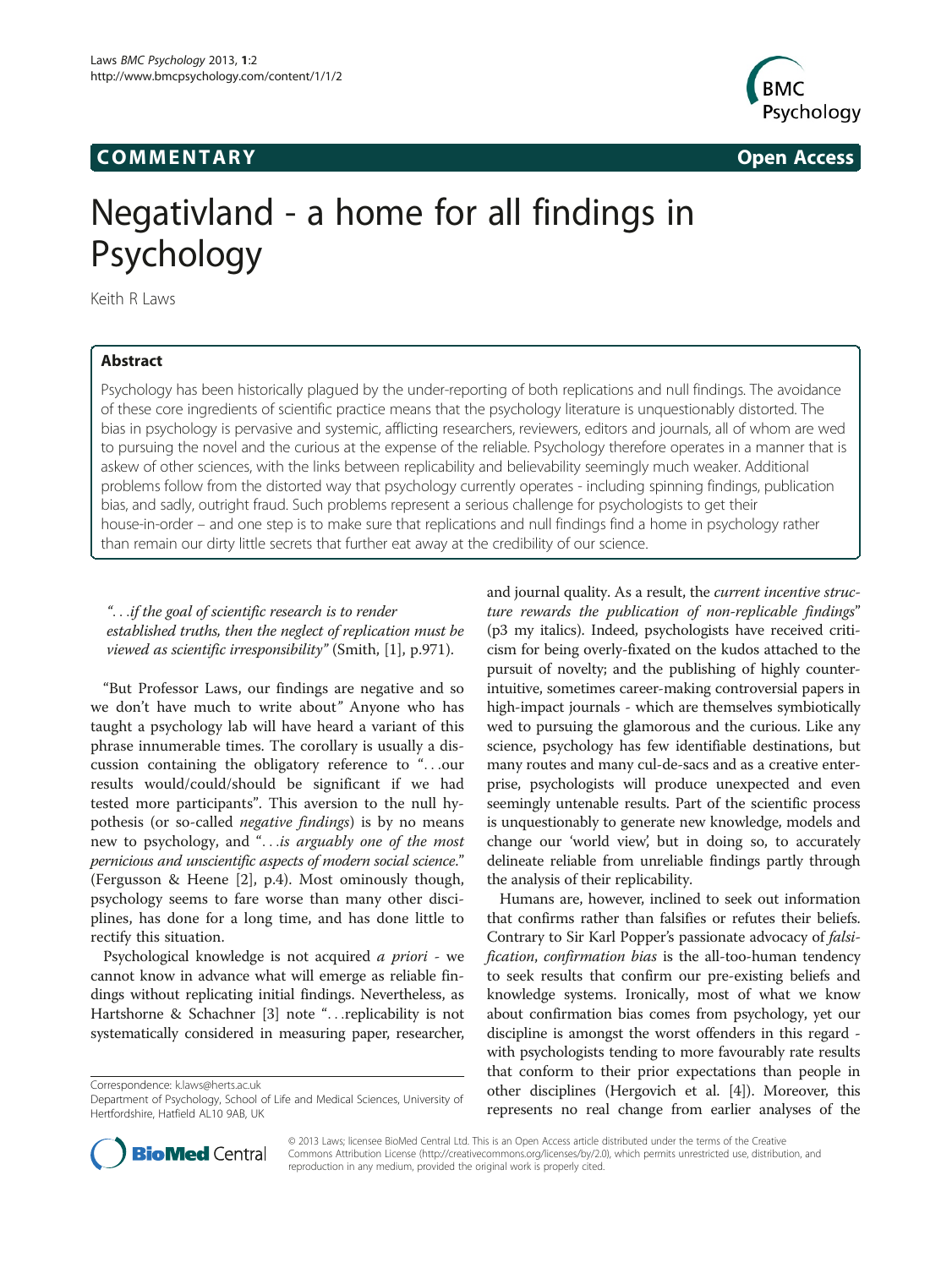same phenomenon in psychologists as far back as the 1970s (Goodstein & Brazis, [[5](#page-6-0)]) – psychology tells us psychologists are confirmist conformists - preferring to seek positive evidence in favour of their pet theories.

Despite the negativity about 'negativity', null results are as fundamental to the advancement of science as attentiongrabbing positive results - whether one has a Popperian view of science or not. Likewise, replications are fundamental to science – even leading psychologists to propose the somewhat impractical notion that all experiments should be replicated before publication (Lykken, [[6](#page-6-0)]). The debate over both null findings and replications is thrown into relief with evidence of publication bias (against negative results) being regularly documented in meta-analyses. Given the human capacity for generating ideas and an exponentially increasing number of scientific papers published, the claim by John Ioannidis [\[7\]](#page-6-0) claim that "most published research findings are false" seems quite plausible. Negative findings and replications are science's road signs telling us how to moderate our journey – we may like to ignore them or find them frustrating, but they are vital to progress - and contrary to existing trends, journals must allocate more space and importance to both null findings and replications.

### Acceptance and rejection

The moral of this story is that the finding of statistical significance is perhaps the least important attribute of a good experiment; it is never a sufficient condition for concluding that a theory has been corroborated, that a useful empirical fact has been established with reasonable confidence—or that an experimental report ought to be published. Lykken ([[6\]](#page-6-0) p 158)

For a paper to be published, or even submitted, depends largely on how the results fare against the 'ontological mystique' of the  $p \le 05$  level (Rosnow & Rosenthal, [\[8](#page-6-0)]). Naturally, many results do not pass the 'interocular traumatic test' (Edwards, Lindman & Savage, [\[9](#page-6-0)]) or, in plain terms, hit you right between the eyes. But as Edwards et al. say "the enthusiast's interocular trauma may be the skeptic's random error... [and] A little arithmetic to verify the extent of the trauma can yield great peace of mind for little cost" (p.217).

The *inference revolution* that took place in psychology between 1940 and 1955 led to inferential statistics and  $p$ values becoming de rigueur (Gigerenzer & Murray, [\[10](#page-6-0)]). The percentage of articles published in American Psychological Association (APA) journals that used statistical tests rose from 17% in the 1920s to almost 90% by the 1960s; and although near ceiling, has continued to rise: 91.7% for the 1970s, 92.6% for the 1980s, and 93.9% for 1990 to 1998 (Hubbard & Ryann, [[11](#page-7-0)]). As soon as significance testing appeared, however, criticism began

(see Boring [[12\]](#page-7-0)), has continued and led some even to describe statistical testing as psychology's "dirty little secret" (Lambdin [\[13\]](#page-7-0)).

Nevertheless, one upside of being tied to the p<.05 cut-off is that we can readily estimate if expected numbers of papers are attaining and missing this benchmark. Examining 165 articles in four major APA experimental psychology journals published between 1986–7, Sterling et al. [[14](#page-7-0)] reported that while most (94.3%) used significance tests, crucially the vast majority rejected the null hypothesis (93.5%). Moreover, not much had changed from Sterling's comparable analysis in 1959, where 97.3% of papers published in four major psychology journals reported statistically significant outcomes for their major hypotheses. By contrast, although 94.3% of psychology articles used significance tests in 1986–7, only 69.2% of articles in medical journals did so and while most rejected the null hypothesis, it was not as often as in psychology journals (95.6 vs. 85.4%). So, psychologists not only more commonly use statistical tests than medics, but more frequently reject the null hypothesis and have been consistently doing so for some time.

#### Bias – a systemic problem in Psychology

"This violent bias of classical procedures [against the null hypothesis] is not an unmitigated disaster. Many null hypotheses tested by classical procedures are scientifically preposterous, not worthy of a moment's credence even as approximations. If a hypothesis is preposterous to start with, no amount of bias against it can be too great. On the other hand, if it is preposterous to start with, why test it?" Edwards (1965, p 402)

The bias against publishing negative findings in psychology means that they remain unknown to other investigators. Worse though is the likelihood that negative findings are independently replicated and each is unpublished, until eventually by chance - one study obtains a *spurious* significant effect and is published. Like a moth to a star, such findings attract attention – especially since such false positives are also quite likely to be counter-intuitive and unusual. By contrast, when researchers do manage to publish null findings, they typically arrive with little or no fanfare and at a much slower pace than positive outcomes (Ioannidis et al. [\[15](#page-7-0)]). Hence, negative findings are not only less common, but when they are published their impact on the literature is weakened.

But where is the bias occurring? The answer is - at multiple levels. Some psychology journals and editors even express a policy of not publishing replications regardless of whether the outcome is positive or negative. This was thrown into relief by the furore surrounding Daryl Bem's 'Feeling the Future' paper (2011) purporting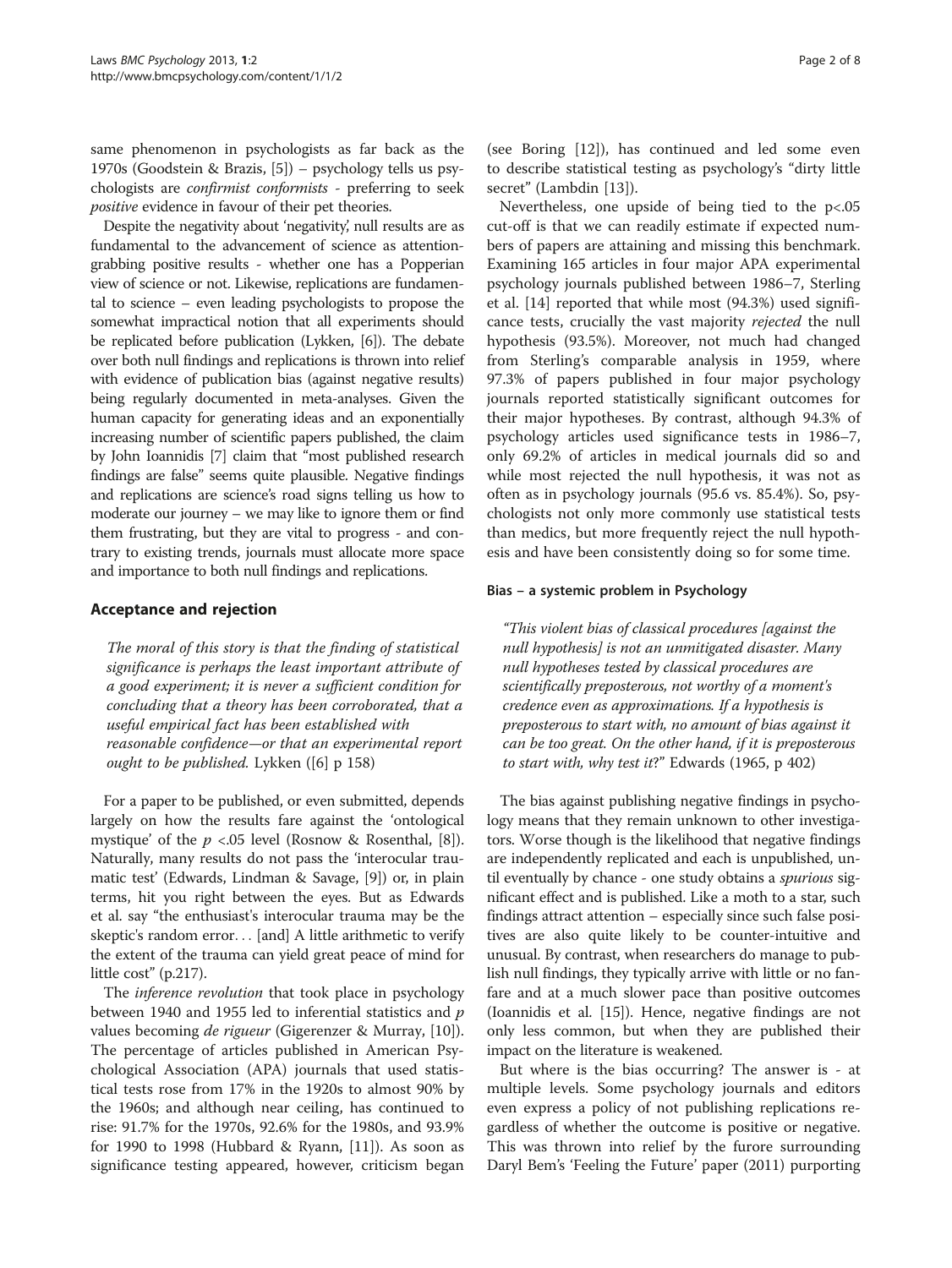to show precognitive abilities. Some may wonder how a paper making such claims could be published in a high impact mainstream psychology journal. I do not, however, share this concern since the paper was peer-reviewed and deemed appropriate by the editor. Nor do I subscribe to the somewhat anti-science view of Edwards (1965) quoted above, that some hypotheses are too preposterous to test. For me, the importance of Bem's paper has nothing to do with whether we believe in his demonstration of psychic ability, but how such studies perform an important selfassessment checking function for psychologists. As the authors (Ritchie, Wiseman & French [\[16\]](#page-7-0)) of a replication attempt state, this study raises issues about "...our current statistical paradigm, the policies of academic journal publishing, and what exactly a scientist needs to do to convince the world that a surprising finding is true". Two salutary lessons from this episode are: first, that no matter how many times one author documents something in a paper (and Bem had 9 experiments), the work requires independent replication; and second, the difficulty researchers typically experience when trying to publish replications. As noted, some journals do not publish replications, including that which published the Bem study. Although Ritchie et als 'failed' replication (and we need a better descriptor than this) found a good home, it may not have or like many other non-replications – hidden away in a less well read and lower impact journal, which is a travesty– remarkable though false findings inhabiting palaces, while the truth resides in ghettos. Entirely consistent with such notions, we know that highly cited papers are less likely to replicate (Ioannidis, [\[7](#page-6-0)]) and that publication bias seems to affect high-impact journals more severely (Ioannidis, [[7\]](#page-6-0); Munafò et al., [\[17\]](#page-7-0)).

We might wonder if psychologists view replications differently from scientists in other disciplines? Francis [[18\]](#page-7-0) has contentiously argued that for psychologists, the link between replication and belief in a phenomenon is not as strongly correlated as in other sciences. Francis highlights the Bem [[19\]](#page-7-0) study as an example of one where the paper contains multiple replications of a phenomenon and yet we don't believe it, while other phenomena do not so readily replicate (e.g. bystander apathy) but we do believe in them! Though of course, the former is replication within the same lab as opposed to replications across labs – and this is a key difference. Nonetheless, Francis bleakly concludes that "The scientific method is supposed to be able to reveal truths about the world, and the reliability of empirical findings is supposed to be the final arbiter of science; but this method does not seem to work in experimental psychology as it is currently practiced."

Strong editorial bias undeniably exists against publishing direct replications. In a survey of 79 editors of social science journals, 94% indicated that replication studies

were not encouraged in the editorial policy (Neuliep & Crandall [[20](#page-7-0)] p. 87). Seventy-two per cent preferred to publish studies claiming novel findings rather than replications. In a parallel survey of reviewers for social science journals (Neuliep & Crandall, [\[21\]](#page-7-0)), 54% stated a preference for new findings than replications, arguing that the latter were "Not newsworthy" or even a "Waste of space". Despite the biased attitude of editors and reviewers for social science journals, the situation is somewhat different in the natural sciences. Madden, Easley, and Dunn [[22](#page-7-0)] compared the attitude toward replications between editors of journals from the social and the natural sciences. Whereas the comments of the editors from the social sciences journals are similar to the ones reported by Neuliep and Crandall [\[20](#page-7-0)] the natural science journal editors present a more varied though more positive picture, with comments ranging from "Replication without some novelty is not accepted" to "Replication is rarely an issue for us . . . since we publish them."

To complete a triptych alongside the bias of editors and reviewers, we must add researchers themselves. While an associate editor of the Journal of Personality and Social Psychology (JPSP) during a 3-month period, Greenwald [[23](#page-7-0)] conducted a survey of reviewers and authors. Remarkably, Greenwald found that researchers were eight times more likely to submit a manuscript for publication if the results were positive rather than negative. In a similar survey Coursol and Wagner [[24](#page-7-0)] sent questionnaires to 1000 APA members involved in psychological therapeutic outcome research. Of 609 respondents, the decision to submit a paper for publication was significantly related to the outcome. When studies had positive outcomes (i.e. clients improved) 82% submitted their paper, but with negative outcomes (client did not improve) only 43% submitted their articles. Furthermore, of studies reporting a positive outcome 66% were published, while only 22% of the neutral/negative outcome studies were published i.e. leaving 78% unpublished! (for similar conclusions from a recent meta analysis, see Hopewell et al. [\[25\]](#page-7-0)).

Despite the bias, more replications probably do exist in the literature than is commonly believed. Researchers tend to notice only exact replications, but most are in fact partial or conceptual replications i.e., where researchers typically 'tweak' the methods of previous studies (Neuliep & Crandall [\[26\]](#page-7-0)). In the most recent analysis of this issue, Makel, Plucker & Hegerty [\[27\]](#page-7-0) examined 500 randomly selected articles from the top 100 psychology journals since 1900 - to find that just 1.6% of publications were replications. Of these, only 14% were direct replications that follow the original 'experimental recipes', while the vast majority were conceptual replications that test related hypotheses using different methods and settings

Even when replicating, many authors refrain from even using the word 'replication' in a title possibly through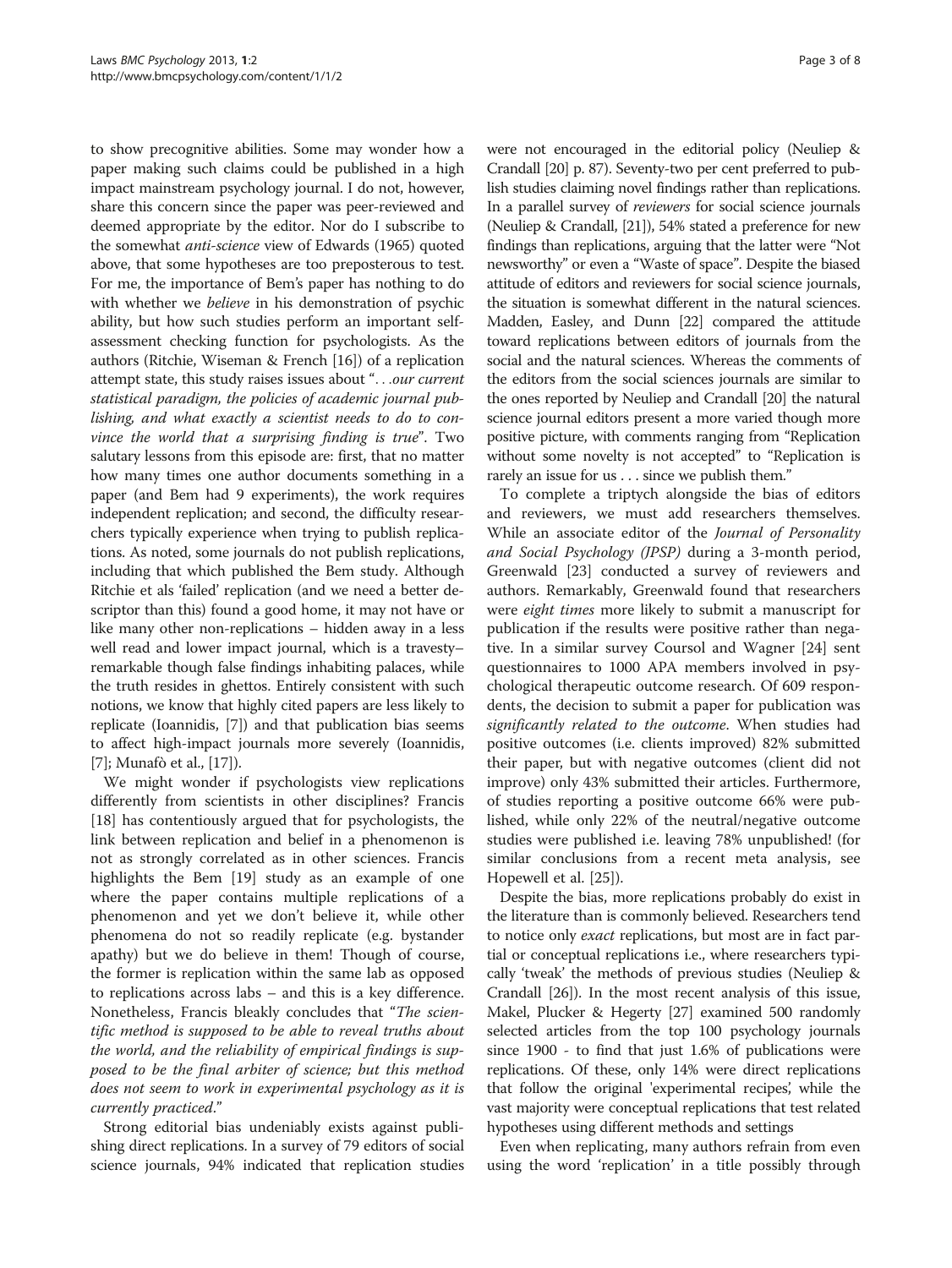fear of having their paper rejected (because they are not being sufficiently original) Indeed, the word 'replication' appears in the titles of psychology articles now as little as it did 15 years ago (<50 times per year), although it does appear three times as often in psychology abstracts (though again the number is not increasing) – suggesting some reticence on the part of researchers to 'out' their replications.

## Flash-bang-wallop science: Two scientists are racing for the sake of all mankind

Although the origins and consequences of publication bias have been debated over decades, this bias continues to increase. Pautasso [\[28\]](#page-7-0) examined the phrase 'nonsignificant difference' in abstracts over 40 years and found a decrease through time in the ratio of nonsignificant-to-significant results reported in the natural, medical and social sciences. Fanelli [[29](#page-7-0)] examined the actual outcome (rather than the abstract) in over 4600 publications from different countries and disciplines and found strong evidence for a steady and significant increase in publication bias across time. The frequency of papers declaring significant statistical support for their a priori formulated hypotheses increased by 22% between 1990 and 2007 alone. Crucially, however, psychology and psychiatry were the worst offenders (amongst 19 disciplines) being especially prone to the bias of publishing positive findings – being five times more likely to report a positive result than space sciences (which were at the other end of the spectrum).

The attraction to the novel is underscored by increased use of the somewhat grand phrase 'paradigm shift' in article titles. This phrase, derived from Thomas Kuhn's The Structure of Scientific Revolutions [\[30\]](#page-7-0) directly or indirectly implies a seismic change in how we view some major phenomenon. In this context, Atkin [[31](#page-7-0)] noted the use of *paradigm shift* in *titles* pointing out how it had increased to 30 instances per year by 2001. A quick analysis of the subsequent period 2002–2012 by myself revealed over 1400 instances and a clear year-on-year increase (with 77 in 2003 and 198 in 2011). Although most instances occur in medicine, psychology has over 70 article titles containing this grandiose phrase in the past 9 years – in Kuhnian terms, it is unlikely that psychology has experienced one paradigm shift nevermind 70 recently. In conjunction with the reduction of null findings and simple replications, it seems that scientists are *driven* to make grandiose claims about their own work.

With the ever-increasing numbers of academic papers published annually, many more psychologists now actively promote their papers to hopefully raise them above the colossal mass. The promotion of science should be a key venture of scientists, however, it does raise the spectre of *spin*. Yavchitz et al. [\[32\]](#page-7-0) examined spin in scientific papers and

press releases. From 498 press releases in the EurekAlert database (December 2009 to March 2010) they extracted all two-arm, parallel-group RCTs ( $n = 70$ ) for analysis. Defining 'spin' as "...specific reporting strategies (intentional or unintentional) emphasizing the beneficial effect of the experimental treatment", they identified spin in 40% of article abstract conclusions and in 47% of press releases. Examining the moderating effect of: journal type, funding source, sample size, type of treatment (drug or other), results of the primary outcomes, press release author and the presence of 'spin' in the abstract, the only factor associated with "spin" in the press release was "spin" in the article abstract. Furthermore, 21 (51%) of the associated news stories were reported with 'spin' mainly the same as that as identified in the press release and article abstract conclusions. Although some scientists may find that journalists misrepresent their findings, some scientists wilfully participate in what we might euphemistically call the overzealous promotion of their work (or themselves).

Alongside career-based factors, a publish or perish culture and the growing allure of media profiles for scientists, the bias in psychology against null findings and replications not only bias the literature, but may lead to a small minority of psychologists to engage in questionable practices - and several recent high profile cases accord with this impression. Fanelli [[33\]](#page-7-0) found that 1.97% of scientists admitted to having fabricated, falsified or modified data or results at least once and up to 33.7% admitted other questionable research practices. In surveys asking about the behaviour of colleagues, rates were 14.12% for falsification, and up to 72% for other questionable research practices. Turning specifically to psychologists, John, Lowenstein & Prelec [\[34\]](#page-7-0) surveyed 'questionable research practices' (QRPs) in almost 6000 academic American psychologists. The researchers asked the questions using a method that attempts to make people more honest, in part by giving them an incentive to tell the truth. They found that a surprising number of psychologists had engaged in questionable research practices. Based on the anonymous replies from 2155, the majority were guilty of selectively reporting studies that 'worked' (67%), failing to report all dependent measures (74%), continuing to collect data to reach a significant result (71%), reporting unexpected findings as expected  $(54\%; so-called *HARKing* – see below), and excluding$ data post-hoc (58%). Approximately 35% indicated that they had doubts about the integrity of their own research on at least one occasion. And 1.7% admitted to having faked their data. Interestingly, the highest rates of QRPs emerged for those working in cognitive, neuroscience, and social disciplines, and among researchers using behavioural, experimental, and lab-based methodologies. John et al. conclude that "the prevalence of QRPs raises questions about the credibility of research findings and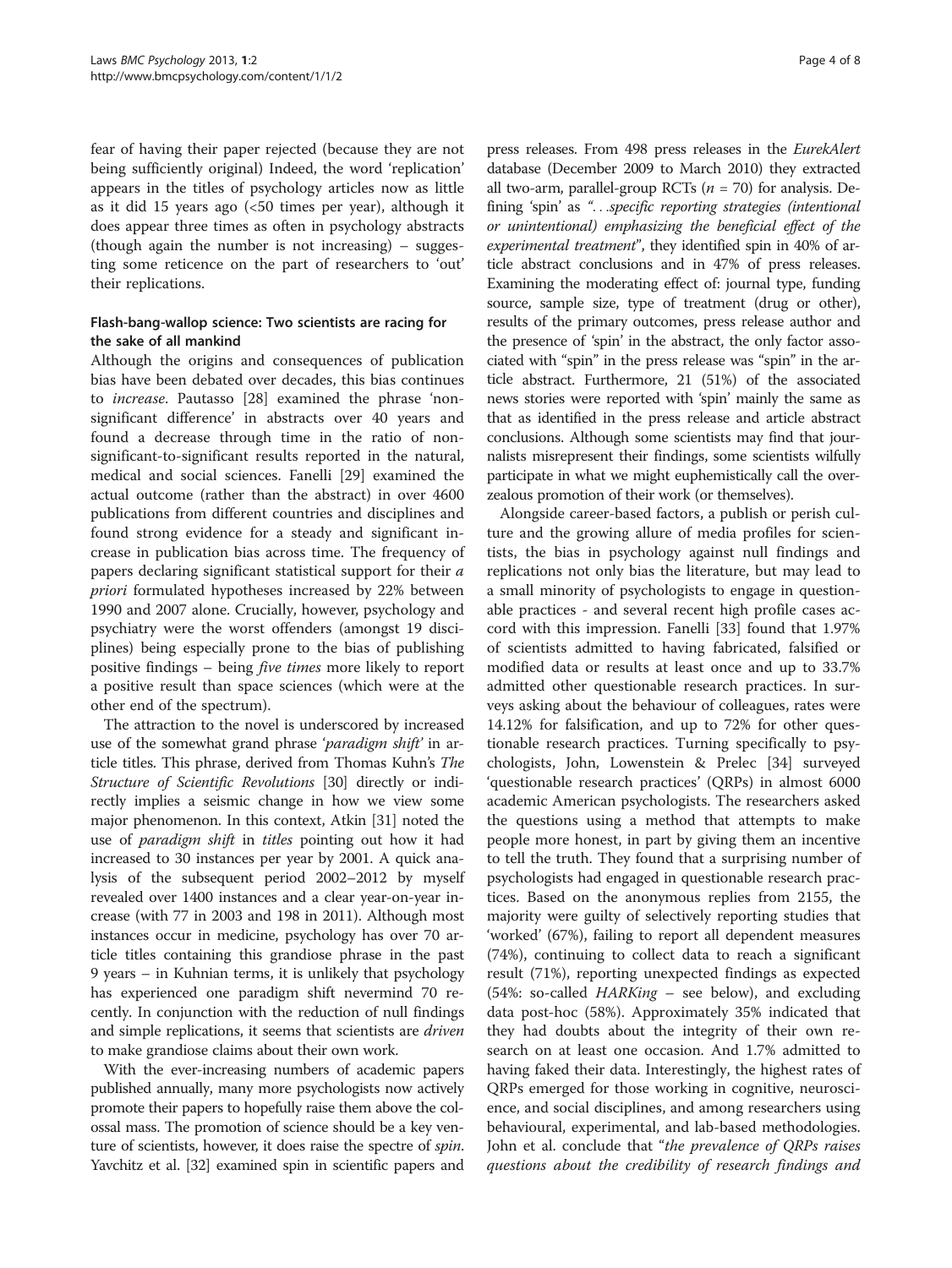threatens research integrity by producing unrealistically elegant results that may be difficult to match without engaging in such practices oneself. This can lead to a "race to the bottom," with questionable research begetting even more questionable research." (p.8). In this respect, Questionable Research Practices may be the academic equivalent of 'performance enhancers', used by those who feel they need that 'something extra' to compete with high performing competitors.

## Meta-analysis, the Grey Literature and the File Drawer problem

With the rising tide of studies being published, we look increasingly to meta-analyses to quantitatively summarise literatures for us. Unsurprisingly, the number of metaanalyses has increased exponentially, with over 5600 papers the phrase 'meta-analysis' in the title published last year (2012).

Meta-analysis is based on quantitatively summarising findings that are accessible in the literature and this largely (though not exclusively) means published works. We could, however, try to locate data from unpublished studies – the so-called Grey Literature. Again, however, it seems that psychology may not fare so well. A Franco-Dutch study (Schöpfel et al. [\[35\]](#page-7-0), Farace et al. [\[36\]](#page-7-0)) analysed 64 scientometric articles published between 1987 and 2005, citing several thousands references, to estimate the proportion of grey literature cited in different disciplines. While engineering sciences had 39–42%, Education 14–19%, biology 5–13; however, at the bottom of the barrel again, we find psychology with 3% and Psychiatry with 1%.

Nonetheless, the grey literature may introduce its own biases. Unpublished studies located by authors are likely to reflect a small sub-sample of all unpublished studies given the difficulties with tracking down such information currently e.g. with unregistered trials. Although Dickersin et al. [\[37](#page-7-0)] reported that the grey literature may be more a result of failure to write up results rather than the rejection of submitted manuscripts, doubts about quality prevail. An analysis of 60 meta-analyses that included published and unpublished trials found that unpublished trials were less likely to conceal intervention allocation adequately and to blind outcome assessments (Egger [[38\]](#page-7-0)). Unpublished and published research also differs because investigators halt studies at preliminary stages when data do not favour the experimental treatment (Dickersin, Chan, Chalmers, Sacks, & Smith, [[37\]](#page-7-0)). Unpublished research is more likely to have small samples, which may reflect pilot projects, difficult-to recruit subjects, or highly innovative interventions. In a similar fashion, Lipsey and Wilson [[39](#page-7-0)], in a metaanalysis of 92 meta-analyses of outcome research in the areas of psychotherapy and education, found that the average effect size was 0.53 and 0.39 for published and

unpublished research, respectively (for examples from drug efficacy, see Hart, Lundh and Bero 2012). Some discrepancy exists between the willingness of authors and editors to include grey literature. For example, Cook et al. [[40\]](#page-7-0) assessed attitudes toward inclusion of unpublished data in meta-analyses and found a clear majority in favour amongst the authors of 150 meta-analyses (78%), but interestingly journal editors were far less convinced (47%).

Ferguson and Brannick [\[2\]](#page-6-0) examined 91 meta-analyses published in American Psychological Association and Association for Psychological Science journals for the methods used to identify and control for publication bias. Of the 91 studies, 70% made some effort to analyze publication bias, and 41% reported finding evidence of bias. In an effort to control publication bias, 63% of studies attempted to find unpublished studies. The authors conclude that "...many meta-analyses in psychology exhibit both asymmetric funnel plots and small enough summary effects to appear fragile in the presence of publication bias" (p.126). Surprisingly, however, those meta-analyses that included unpublished studies were just as likely to find evidence for publication bias as those that did not. Authors of metaanalyses were themselves overrepresented in unpublished studies acquired, leading. Ferguson and Brannick to argue that searches for unpublished studies may actually increase rather than decrease some sources of bias (see also Rothstein and Bushman [\[41\]](#page-7-0); Fergusson & Heene, [\[2\]](#page-6-0)).

In contrast to narrative reviews, meta analysis both focuses on and attempts to estimate publication bias. In 1979, Rosenthal argued that "The extreme view of the "file drawer problem" is that journals are filled with the 5% of the studies that show Type I errors, while the file drawers are filled with the 95% of the studies that show nonsignificant results" (p.638). Although Ioannidis (2006) proposed that "most published findings are false", we should not ignore the possibility that *many unpub*lished findings are true. Nobody knows how many negative studies are tucked-away in a file-drawer; however, statistical techniques derived for use with meta-analysis allow us to estimate the file-drawer effect (for a clear overview of the various techniques for assessing publication bias, see Møller & Jennions, [[42\]](#page-7-0)).

Despite fears about missing unpublished studies, techniques aligned to meta analysis do now permit an estimate of the number of missing effect sizes, their direction and even how large those missing effect might be. The standard way to look for bias in a meta-analysis is to examine funnel plots of the individual study effect sizes plotted against for example, their sample sizes or the standard errors. When no bias exists, studies with larger samples and smaller error will cluster around the mean effect size. By contrast, smaller samples and greater error variance produce far more variable effect sizes (in the tails). Ideally,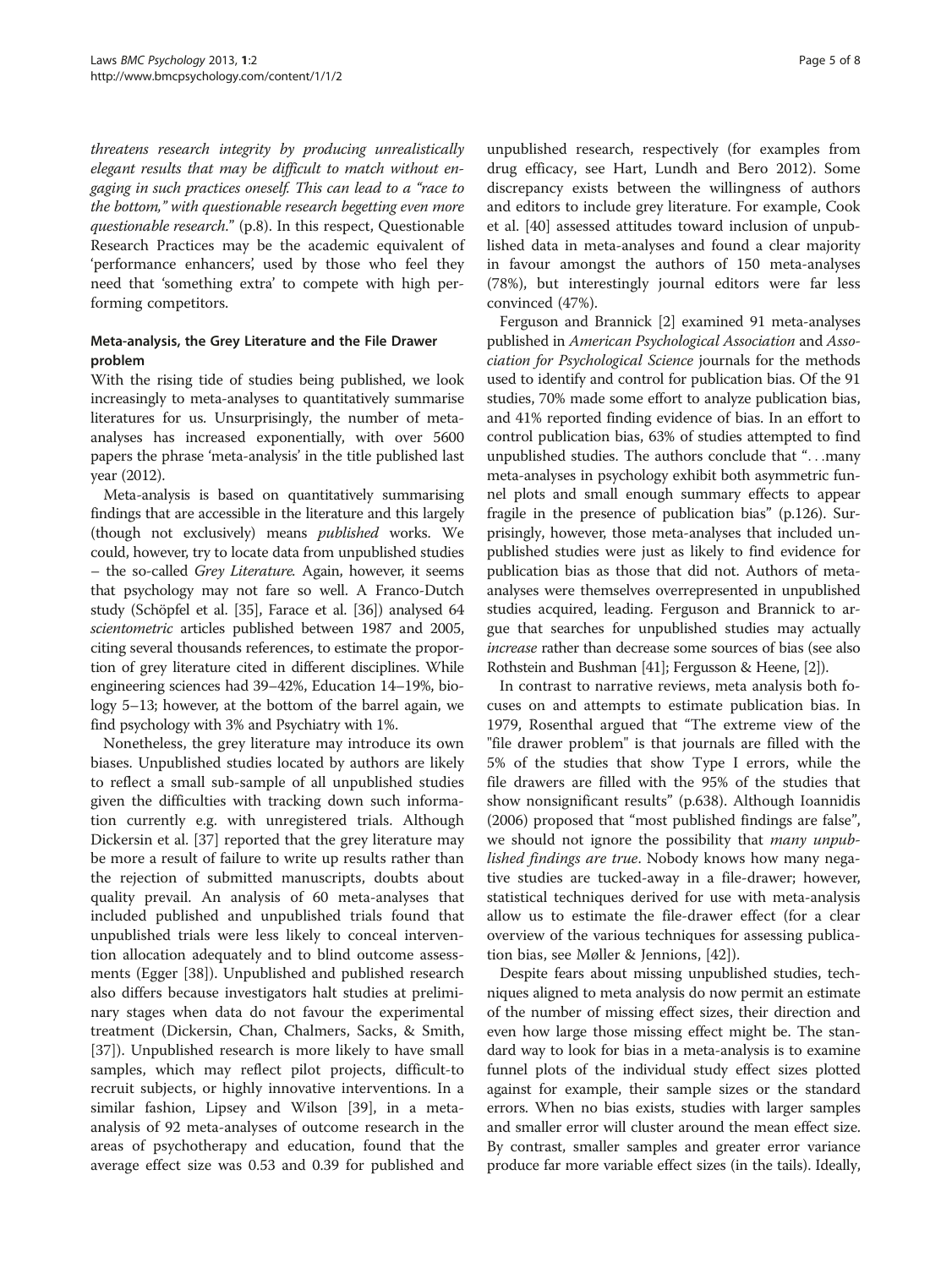we should observe a nicely symmetrical inverted funnel shape, with smaller studies producing greater variability in effect size outcomes.

Crucially, we can impute missing values to see how it changes the overall effect size in a meta-analysis. This method, known as trim and fill was devised by Duval and Tweedie [\[43](#page-7-0)] and is based on adding studies to a funnel plot until it becomes symmetrical. Smaller studies are omitted until the funnel plot is symmetrical (trimming) and the trimmed funnel plot is used to estimate the true "centre" of the funnel; and then the omitted studies and their missing "counterparts" around the centre are replaced (filling). This provides a more accurate estimate for an adjusted effect size that includes the "filled" studies. A recent study that used the trim and fill method to analyse 48 meta-analyses, from the Cochrane Database of Systematic Reviews, estimated that 56% had at least one study missing whereas the number of missing studies in 10 was statistically significant and in four reviews, would lead to significant changes in the conclusions (3 that were significant became nonsignificant and one that was nonsignificant became significant).

### Power, null findings and meta-analysis

Among the many virtues that have been extolled for meta-analysis, the main appeal is that it can convert existing things into something better. "Significance" can be attained statistically when small group sizes are pooled into big ones (Feinstein, [[44](#page-7-0)], p. 71).

Statistical power refers to the probability that the test will reject the null hypothesis when the null hypothesis is false (or in other words, the probability of not making a Type II error). Underpowered studies, waste resources as they lack the power needed to reject the null hypothesis. While underpowered studies fail to detect genuine effects, the converse – in an overpowered study, essentially trivial effects may become significant. So, we skate somewhere between profligacy and triviality (and sometimes blindly as initial power calculations are often not performed). Given the high rates of rejecting the null hypothesis in psychology (Sterling [[14\]](#page-7-0)), this profusion of positive outcomes is even more striking given the size of effect detected and the fact that studies are often underpowered). In this context, Rossi [[45\]](#page-7-0) calculated power for 6,155 statistical tests in 221 journal articles published in the 1982 volumes of the Journal of Abnormal Psychology, Journal of Consulting and Clinical Psychology, and Journal of Personality and Social Psychology. The power to detect small, medium, and large effects was .17, .57, and .83, respectively. The average statistical power for medium effect sizes had hardly varied from the estimate of .48 given by Cohen (1962) almost 30 years earlier (see

also Sedelmeir and Gigerenzer [[46](#page-7-0)]). This worrying scenario is emphasised by Schmidt and Hunter [[47](#page-7-0)] who reported that with "0.50 as a rough average ...This level of accuracy is so low that it could be achieved just by flipping a (unbiased) coin!" (p. 40). Unsurprisingly, this had led some to have serious reservations about the published literature and especially about the potentially artefactual nature of some controversial findings (Rossi [\[48\]](#page-7-0)). The cocktail of low power, small effects and a high rejection of the null hypothesis, undoubtedly means many findings will be unreliable.

Of course the lack of power in studies inevitably leads to speculation that larger studies/ trials are required to establish an effect. Decisions about whether additional studies are warranted is often a moot point especially since a ma-jority (e.g. streptokinase: Lau et al. [\[49\]](#page-7-0)) or even *all* negative (null) findings in a meta-analysis may produce an overall significant effect size. A recent example an overall significant effect emerges in meta-analysis despite each individual study being nonsignificant would be the use of LSD to treat alcoholism (Krebs & Johansen, [\[50\]](#page-7-0)). Egger and colleagues have written extensively on the unreliability of conclusions in meta-analyses where small numbers of nonsignificant trials are pooled to produce significant effects [[51\]](#page-7-0).

## Losing our religion

One thing we have learned from meta-analysis is that effect sizes often diminish with time – the purported decline effect – leading some to even suggest the equivalent of the Heisenberg Principle at play (with observers no longer being naïve when observing the phenomenon under investigation: Schooler, [\[52\]](#page-7-0)). One reason is that study-quality or experimental techniques e.g. neuroimaging typically refine and improve over time. A classic example concerns the initial CT studies reporting greater ventricle brain ratios in people with schizophrenia; however, the difference shrank and shrank until regression analysis was predicting that ventricle-brain ratios would soon be larger in controls than patients (van Horn &McManus, [\[53](#page-7-0)]). This shrinking effect size is a pervasive effect – it occurs whether one is looking at modern brain imaging techniques, medicine, psychological therapy or regular experimental psychology studies.

Hyped 'major' findings emerge initially with large effects and small samples (as we have seen), only to shrink as time progresses. One problem is that metaanalytic validation of an effect "is not seen as necessary to proclaim an effect reliable. Textbooks, press reports, and narrative reviews often rest conclusions on *single influential* articles rather than insisting on a replication across independent labs and multiple contexts" (Giner-Sorolla [\[54](#page-7-0)], p 564, my italics).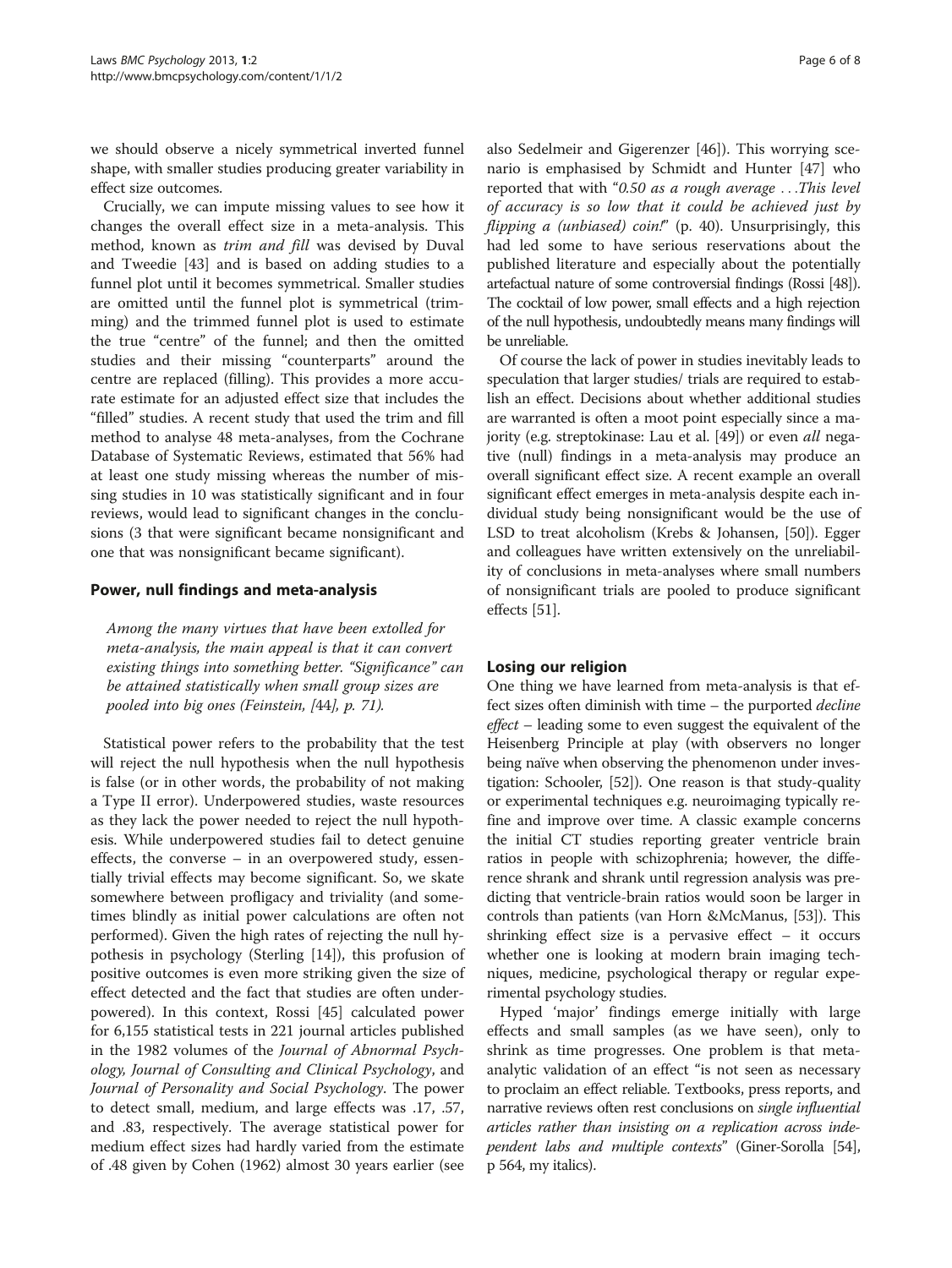#### <span id="page-6-0"></span>Conclusion

Issues relating to replicability combined with recent examples of blatant fraud have re-focused the already hovering spotlight on the credibility of psychological science. Pashler & Wagemnakers [[55\]](#page-7-0) recently remarked that psychology is perhaps finding itself to be "...the public face for the replicability problems of science in the early 21st century, [and] psychological science has the opportunity to rise to the occasion and provide leadership in finding better ways to overcome bias and error in science gener $ally."$  (p.529). This leadership will however require psychologists to take a more active role in submitting replications and null findings – science is clearly not self-correcting. (Pashler & Harris [[56](#page-7-0)]).

Although some individuals are culpable, many of the problems in psychology are systemic. Psychology may be fortunate (or unfortunate) to have uncovered so few rogues and as in any sphere of life, some will always exist. Increased vigilance needs to be married with systemic changes and although we cannot rectify every issue immediately, we may begin to address some, including the problem of 'negative' results. Although some specialist replication and null journals have appeared, they have either not lasted very long (e.g. in the late 70s, the journal Replications in Social Psychology stopped after three volumes) or have continued and with modest outputs (Journal of Articles in Support of the Null Hypothesis has published just over 30 papers in over 10 years). Although laudable, such journals create a special space for replications and null findings rather than acknowledging their place in the centre of science. Turning to our approach at BMC Psychology, it is journal policy to publish work- deemed by peer reviewers "...to be a coherent and sound addition to scientific knowledge and to put less emphasis on interest levels, provided that the research constitutes a useful contribution to the field." This remit unquestionably includes the consideration of null results and replications and the more central roles they need to play in the discipline. Journal editors have previously tried to provide directives to encourage replications, but this alone may even be counter-productive. For example, Evanschitzky et al. [[57](#page-7-0)] reported that the drive to publish replications in marketing journals had actually led to a 50% reduction in replications published. We must acknowledge that while providing a home for replications and null findings, researchers must change their mentality....as they say, the ball is in your court!

Studies return negative results for many reasons including a lack of statistical power and thus researchers should routinely report effect sizes to evaluate this possibility. As we have seen, publication bias distorts meta-analytic reviews especially where the probability of locating studies reflects the strength and direction of the findings– which may be extensive in some cases. Statistical adjustments are helpful, but they too depend upon the selection of published studies made by the analyst, which itself may misrepresent the available published data. Searching the grey literature is also helpful, but again has its own biases. Neither statistical estimations of bias nor trawling unpublished studies ultimately addresses the underlying issue – most negative findings remain unpublished but more need to be so.

The systemic cultural bias exhibited by editors, reviewers and authors against negative findings undoubtedly has a further subtle, but pernicious outcome when authors do publish negative findings. Some simply downplay or fail to mention their negative findings, overuse phrases such as 'nonsignificant trend' or worse, may try to reframe as negative results as positive. Some may avoid having totally negative results through what has become known as HARKing (Kerr, [\[58\]](#page-7-0)): Hypothesizing After the Results are Known. This is where researchers represent their hypotheses as coming prior to results, when in fact they came after the results and were aligned to fit. A recent spoof article (though perhaps closer to tragedy than comedy) argued that *a priori* scientific hypothesizing is the most reliable form of precognition because so few psychology papers state hypotheses that turn out to be disconfirmed (Bones, [\[59\]](#page-7-0)). We cannot avoid the conclusion that psychologists, editors, and reviewers have consistently conspired to deny the existence of negative results and the importance of replication – these are Psychology's dirty little secrets... that we need to change.

#### Competing interests

Keith R Laws is a Section Editor on BMC Psychology.

#### Author's contributions

KL wrote and approved the final text.

#### Received: 21 January 2013 Accepted: 27 February 2013 Published: 27 February 2013

#### References

- 1. Smith, NE (1970). Replication Study: A Neglected Aspect of Psychological Research. Am Psychol, 25(10), 970–975.
- 2. Ferguson, CJ, & Heene, M (2012). A Vast Graveyard of Undead Theories Publication Bias and Psychological Science's Aversion to the Null. Perspectives on Psychological Science, 7(6), 555–561.
- 3. Hartshorne, J, & Schachner, A (2012). Tracking replicability as a method of post-publication open evaluation. Front Comput Neurosci, 6, 1–14.
- 4. Hergovich, A., Schott, R., & Burger, C (2010). Biased Evaluation of Abstracts Depending on Topic and Conclusion: Further Evidence of a Confirmation Bias Within Scientific Psychology. Curr Psychol, 29(3), 188–209.
- 5. Goodstein, LD, & Brazis, KL (1970). Credibility of psychologists: An empirical study. Psychol Rep, 27, 835–838.
- 6. Lykken, DT (1968). Statistical significance in psychological research. Psychol Bull, 7, 151.
- 7. Ioannidis, JP (2005). Contradicted and initially stronger effects in highly cited clinical research. JAMA, 294, 218–28.
- 8. Rosnow, RL, & Rosenthal, R (1989). Statistical procedures and the justification of knowledge in psychological science. Am Psychol, 44(10), 1276.
- 9. Edwards, W, Lindman, H, & Savage, LJ (1963). Bayesian statistical inference for psychological research. Psychol Rev, 70(3), 193.
- 10. Gigerenzer, G, & Murray, DJ (1987). Cognition as intuitive statistics. Inc: Lawrence Erlbaum Associates.